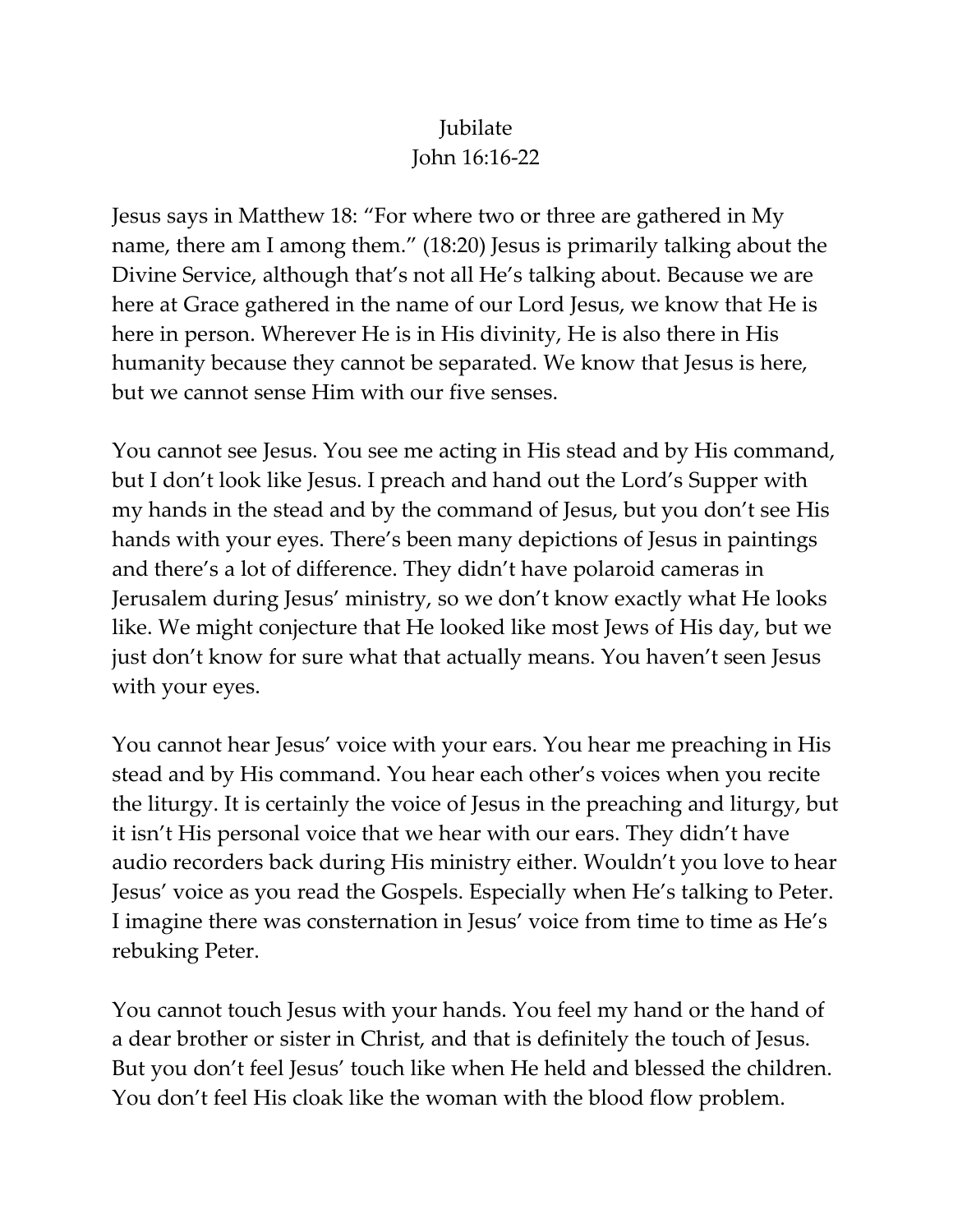You cannot cling to Jesus like Mary Magdalene in the garden where His tomb was.

You don't smell Jesus. Everyone has a smell. Sometimes pleasant, and sometimes not. I wonder what Jesus smelled like when the woman shed tears on Him and cleaned His feet and anointed Him with expensive perfume.

You cannot taste the water turned into wine, which I'm sure was the best tasting wine the world has ever known. Even if you're not a wine person, I'm sure this would have tasted better than any drink you've ever tasted.

Jesus isn't available to you in your five senses. Yet we know that Jesus is here with us this morning. In person. The only way to grasp Jesus is through His Word, by faith, and through the power of the Holy Spirit.

You get to know Jesus just like you get to know dear family and friends. You get to know your family and friends by spending time with them and listening to them. And you do this during good times and bad times. Through exciting times and boring times. Through celebrations and tragedies. The more time you spend with loved ones, and the more time they spend with you, the better you get to know one another.

It's the same way with Jesus. But the way you spend time with Jesus is a little different. Jesus is known through His Word. Both His written Word and His visible Word of water, bread, and wine. When Jesus is speaking to the Jews who want to kill them, He says, "You search the Scriptures because you think that in them you have eternal life; and it is they that bear witness about Me, yet you refuse to come to Me that you may have life." (John 5:39-40) The Bible reveals Jesus, and it is in Him that you have life. Jesus doesn't speak to you apart from the Scriptures, but there He does speak to you. Getting to know Jesus by getting to know the Scriptures gives you Jesus Himself. And with Jesus comes life, eternal life. He also reveals Himself in His visible Word, the Sacraments.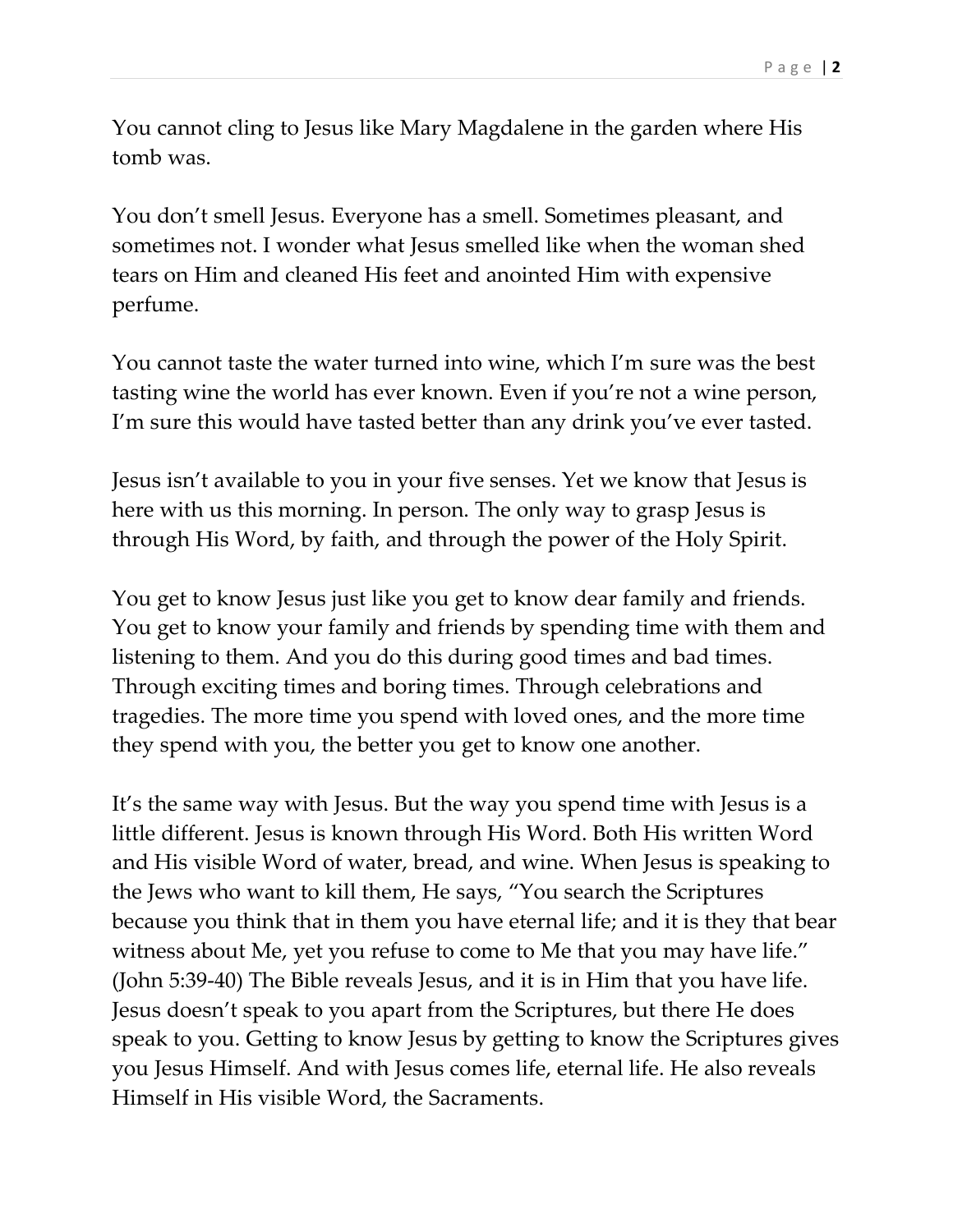When Jesus is talking with the disciples on the road to Emmaus, they don't recognize Him until they have the Lord's Supper. As Luke testifies, "When He was at table with them, He took the bread and blessed and broke it and gave it to them. And their eyes were opened, and the recognized Him." (Lk 24:30-31) If this isn't the Lord's Supper, then I don't know what is. But I'm pretty sure I know the Lord's Supper when I hear it and see it.

This recognition of Jesus comes through faith by the power of the Holy Spirit. As you already know, "Faith is the assurance of things hoped for, the conviction of things not seen." (Heb 11:1) And as you also already know, "Faith comes by hearing, and hearing through the Word of Christ." (Rom 10:17) When you hear and taste the Word of God, you receive Jesus through faith. He doesn't come to you directly through your five senses, but He does come through the hearing of His Word. And when Jesus' Word is heard and seen, the Holy Spirit works a living faith in you. And the more the written and visible Word of God comes to you, the Holy Spirit works faith in you more and more. In this way you become more strongly convinced that Jesus is the Son of God who has paid for your sins and covered you with His righteousness. And in this you know you have life now and even forevermore. How do you live knowing that your sins are paid for and that you stand righteous before God for Christ's sake? Isn't it much different than someone who doesn't know Jesus?

Peter sums it up perfectly and sums you up perfectly: "Though you have not seen [Jesus], you love Him. Though you do not now see Him, you believe in Him and rejoice with joy that is inexpressible and filled with glory, obtaining the outcome of your faith, the salvation of your souls." (1 Pet 1:8-8) Joy and salvation is the outcome of knowing Jesus. That is why Jesus tells His apostles: "A little while, and you will see Me no longer; and again a little while, and you will see Me." (v. 16) The apostles have seen Jesus with their five senses. They've heard Him preach both publicly and privately. They saw what He looked like and heard what He sounded like when He was teaching, healing, cleansing, and also when He was angry with the money changers.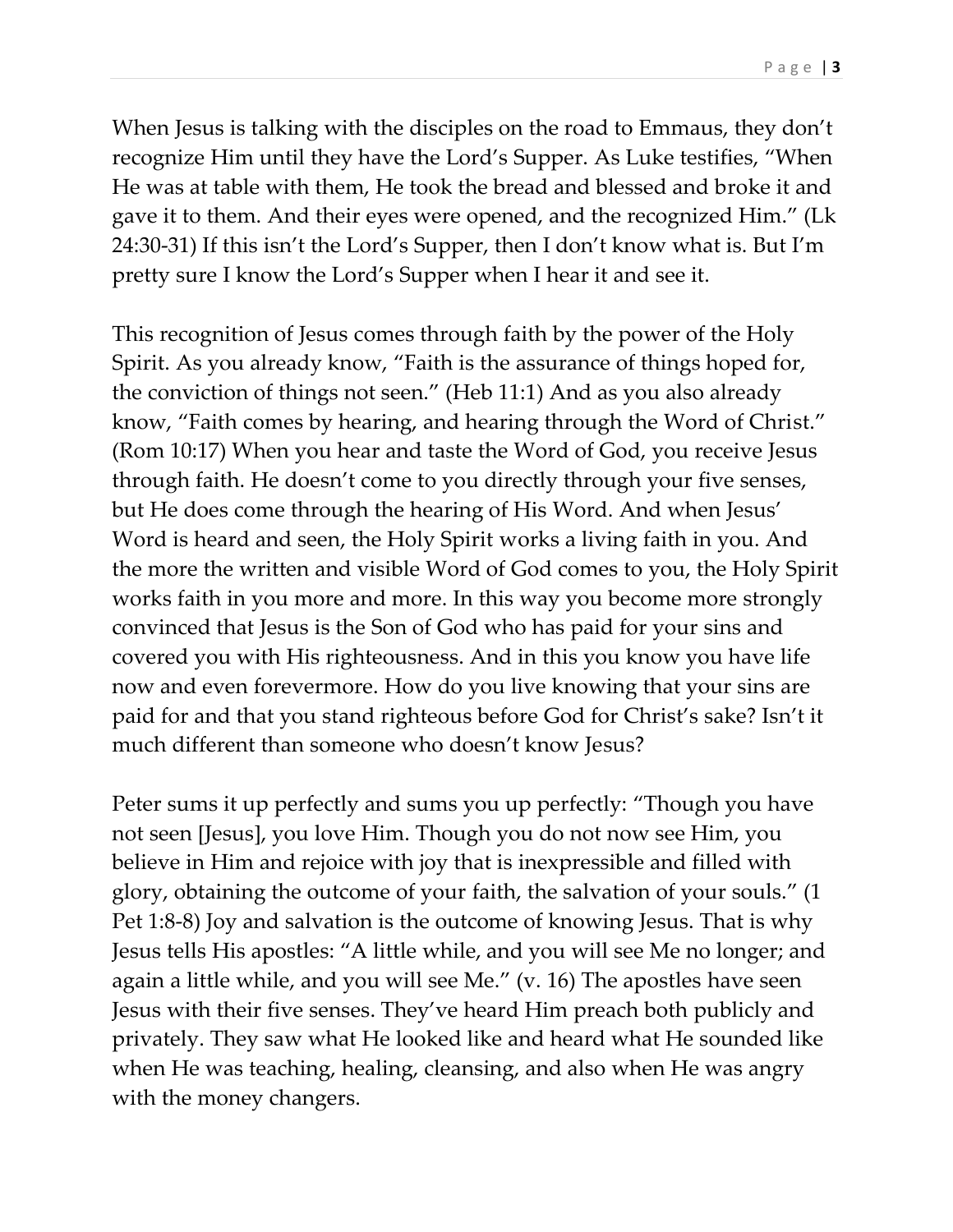They heard Him console the widow who lost her son. They heard Him weep over Jerusalem and the premature death of Lazarus. They felt His touch as He cleansed their feet. They were participants at the very first Lord's Supper where they ate the Bread and drunk wine from the blessed cup. I'm sure they drank the water turned into wine. They were there when the woman anointed Jesus with expensive perfume. And very soon Jesus will be taken from them. Jesus warns them so that they don't lose hope. In their ignorance, they expected Jesus to establish an earthly kingdom. Can you imagine how they felt as they huddled together in the upper room scared for their lives?

The world rejoiced when Jesus was crucified. The apostles mourned. Their Lord was dead! The Man they put all their trust in hung upon a cross dead. He laid in the tomb three days. I'm sure the apostles felt like all hope was lost. Jesus didn't want them paralyzed in hopelessness, so He warns them. But He also warns you. We cannot prove the resurrection of Jesus. We have amazing evidence that Jesus is, in fact, raised from the dead. We have four eyewitness accounts written within a generation of Jesus' death on the cross. These stand up in any court as reliable historical accounts. If the Jews wanted to prove that Jesus didn't rise from the dead, they had the perfect opportunity, but they couldn't do it. Twelve cowards become so bold in proclaiming the resurrection of Jesus, most of them suffered horrible deaths. Would anyone do that for a lie? We have the testimony of the centurion. Centurions were experts at crucifying people. There's no denying that Jesus died on the cross. We have extra-Biblical accounts of the life of Jesus. We have eyewitness accounts of over 500 people of the resurrected Christ, many of whom were still alive at the writing of the epistles. There's many more evidences of Jesus' life, death, and resurrection, but no matter how convincingly you show that evidence to unbelieves, many are not convinced. People are only convinced through the Word of God by faith through the power of the Holy Spirit.

The world doesn't want a resurrected Jesus. If you have a resurrected Jesus, you have a Jesus who is God.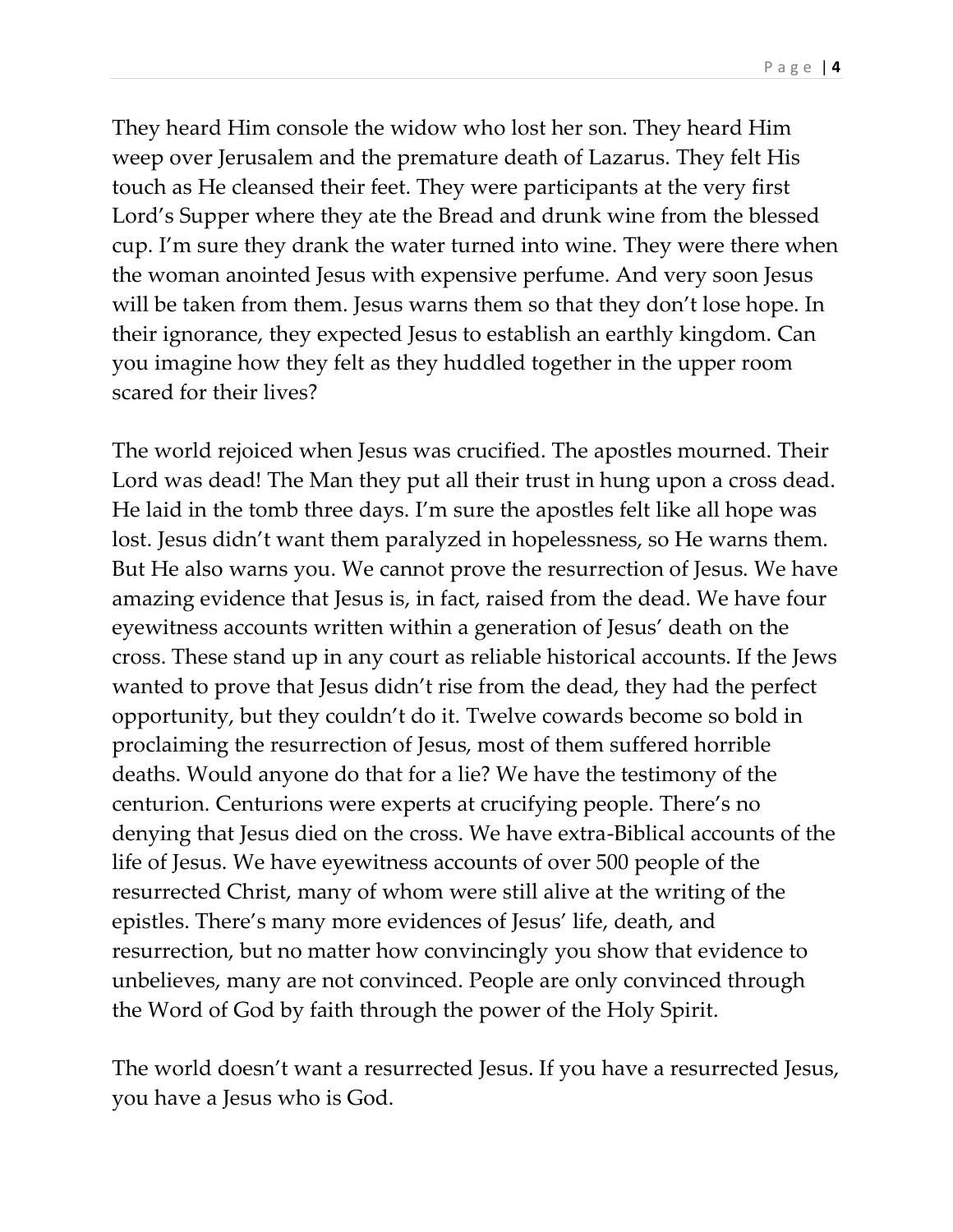If you have Jesus who is God, you must amend your life. The world is happy in its sin. It doesn't want to change. The Christian knows that if Christ isn't raised from the dead, then there truly is no hope because we're still in our sin. But the Christian knows that Christ is raised from the dead and that all their sin is covered by the blood of Jesus. Christians have true joy. And Jesus says, "no one will take your joy from you." (v. 22) Here we need to distinguish between joy and happiness.

Happiness is a fleeting thing. If you chase after it, you won't catch it. Many seek it in sex and drugs and possessions and experiences. Yet these things prove hallow if you pursue them to be happy. Instead of providing happiness, these things prove to be enslaving. So many in our country, including some of us, are enslaved by these things. They promise happiness and only provide tears and emptiness. There's no life in these things. They will pass away just as all of us must pass away. Jesus came to break us free from our slavery to sin so that we might get a taste of life and not death. Jesus came so that we might have joy.

Joy is much stronger and deeper than happiness. Even if you have moments of happiness, which we all do, it passes away quickly. Joy is something deeper. Joy is knowing that Jesus has paid for your sins and covered you in His righteousness. Joy is knowing that nothing can separate you from the love of Jesus. You experience this joy by experiencing Jesus in His Word. And this joy is present with you when you're sad or anxious or happy or excited. It doesn't go away because Jesus doesn't go away. He sent His Holy Spirit to you so that you have this joy all the time in all circumstances in life. And the Holy Spirit works through the Word of God. We'll talk more about that next week.

You don't see Jesus with your eyes, but you do see Him through the eyes of faith by the power of the Holy Spirit. You don't feel Jesus with your hand or tongue, but you do touch and taste His body and blood through the eyes of faith by the power of the Holy Spirit.